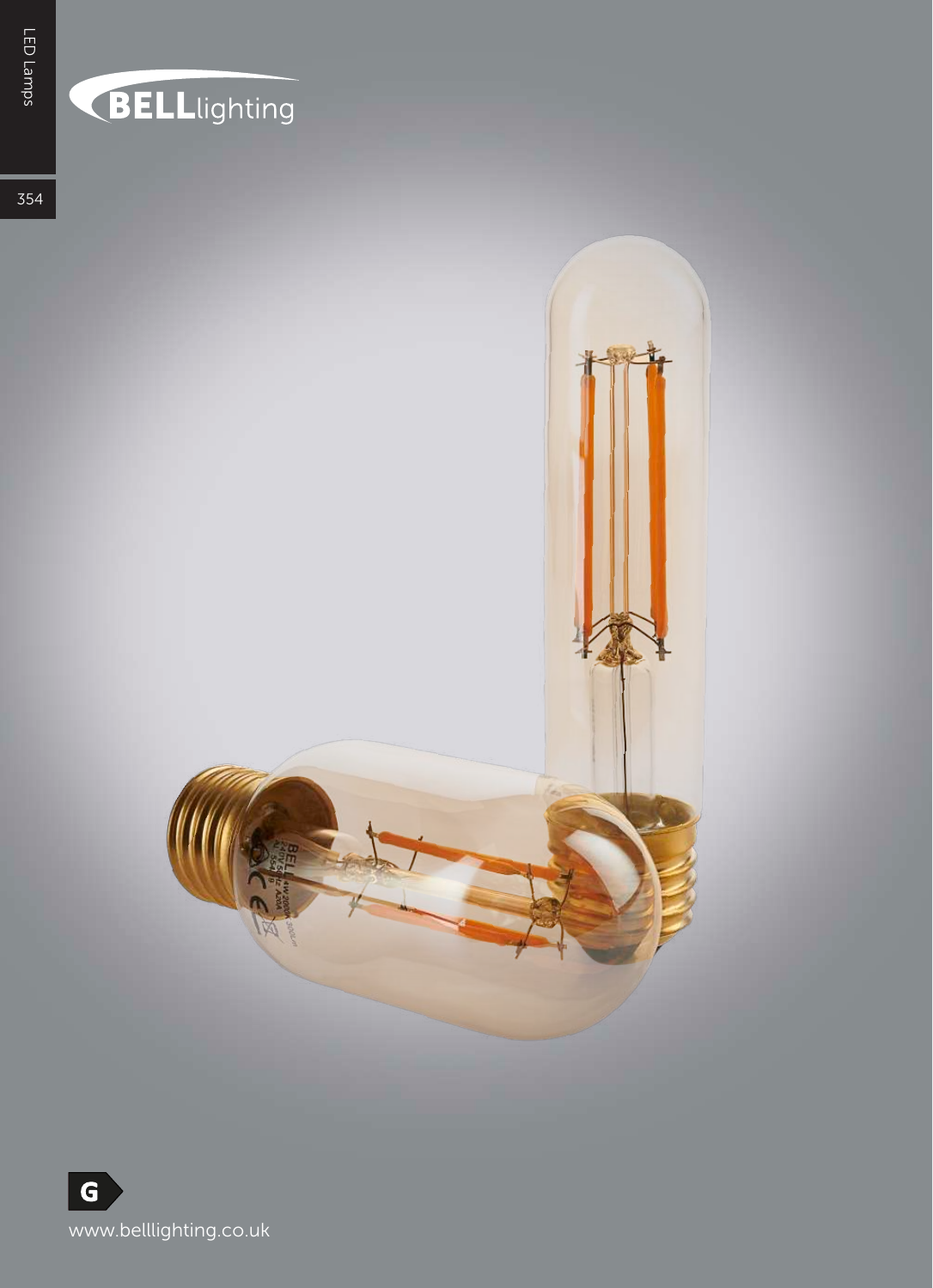$355$ 

## **BELL**lighting

## LED Vintage Tubular

The LED Vintage Lamp has become one of the most recognisable lamp types on the market. Widely used in the hospitality sector and domestically alike, the LED Vintage Lamp combines a traditional look with the energy saving benefits of LED Lighting. The Vintage Tubular's can provide a distinctive look when illuminated in any bar or restaurant.

- Dimmable and Non-Dimmable available
- Special extended filament to replicate traditional vintage amber glow
- Amber Glass Coating For Decorative Vintage Look
- Over 90% energy saving compared to Incandescent Vintage Lamps
- Super low energy consumption



Ultra Warm White Short H 110mm Ø45mm Medium H 130mm Ø30mm Long H 280mm Ø30mm

| Code         | Lamp Type                                  | CCT   | Lm  | Dim     | V   | Hours |
|--------------|--------------------------------------------|-------|-----|---------|-----|-------|
| Non Dimmable |                                            |       |     |         |     |       |
| 01438        | 4W LED Vintage Tubular Short Non Dim - BC  | 2000K | 330 | Non Dim | 240 | 15000 |
| 01439        | 4W LED Vintage Tubular Short Non Dim - ES  | 2000K | 330 | Non Dim | 240 | 15000 |
| 01441        | 4W LED Vintage Tubular Med Non Dim - ES    | 2000K | 330 | Non Dim | 240 | 15000 |
| 01445        | 7W LED Vintage Tubular Long Non Dim - ES   | 2000K | 640 | Non Dim | 240 | 15000 |
| Dimmable     |                                            |       |     |         |     |       |
| 01500        | 4W LED Vintage Tubular Short Dimmable - BC | 2000K | 330 | Dim     | 240 | 15000 |
| 01501        | 4W LED Vintage Tubular Short Dimmable - ES | 2000K | 330 | Dim     | 240 | 15000 |
| 01443        | 4W LED Vintage Tubular Med Dimmable - ES   | 2000K | 330 | Dim     | 240 | 15000 |
| 01447        | 7W LED Vintage Tubular Long Dimmable - ES  | 2000K | 640 | Dim     | 240 | 15000 |

1 Exceeds EU standard of 70 for Lumens Maintenance Ratio

2 Exceeds EU standard of RA 80 for Colour Rendering Index

3 Subject to terms & conditions (Contact Customer Service)

Call Customer Service or see website for maximum loading and dimmer compatibility.



technical@belllighting.co.uk sales@belllighting.co.uk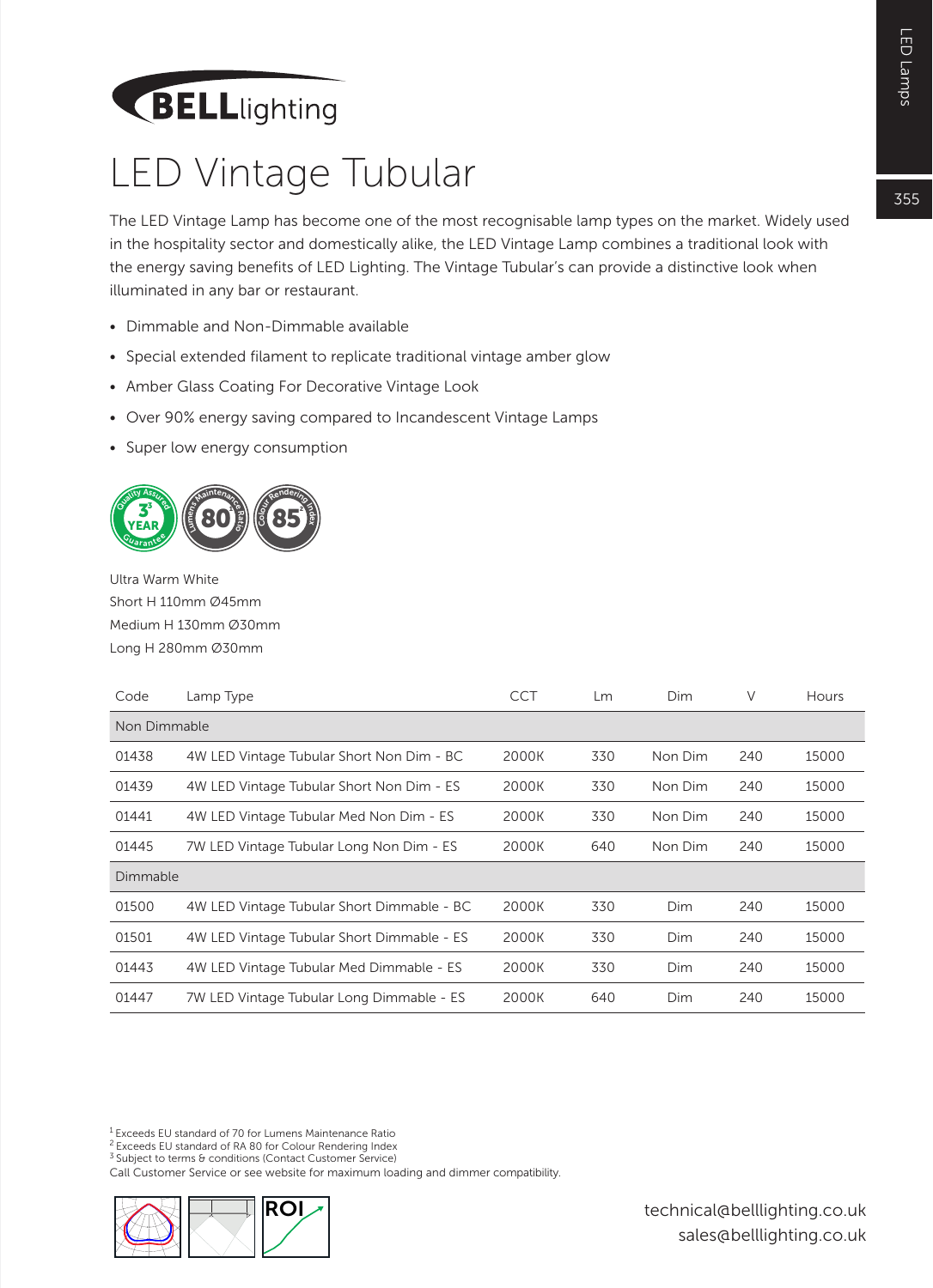356<br>Lambs<br>356 356

LED Lamps

www.belllighting.co.uk

HEI

ō

WIND

DIE Tork